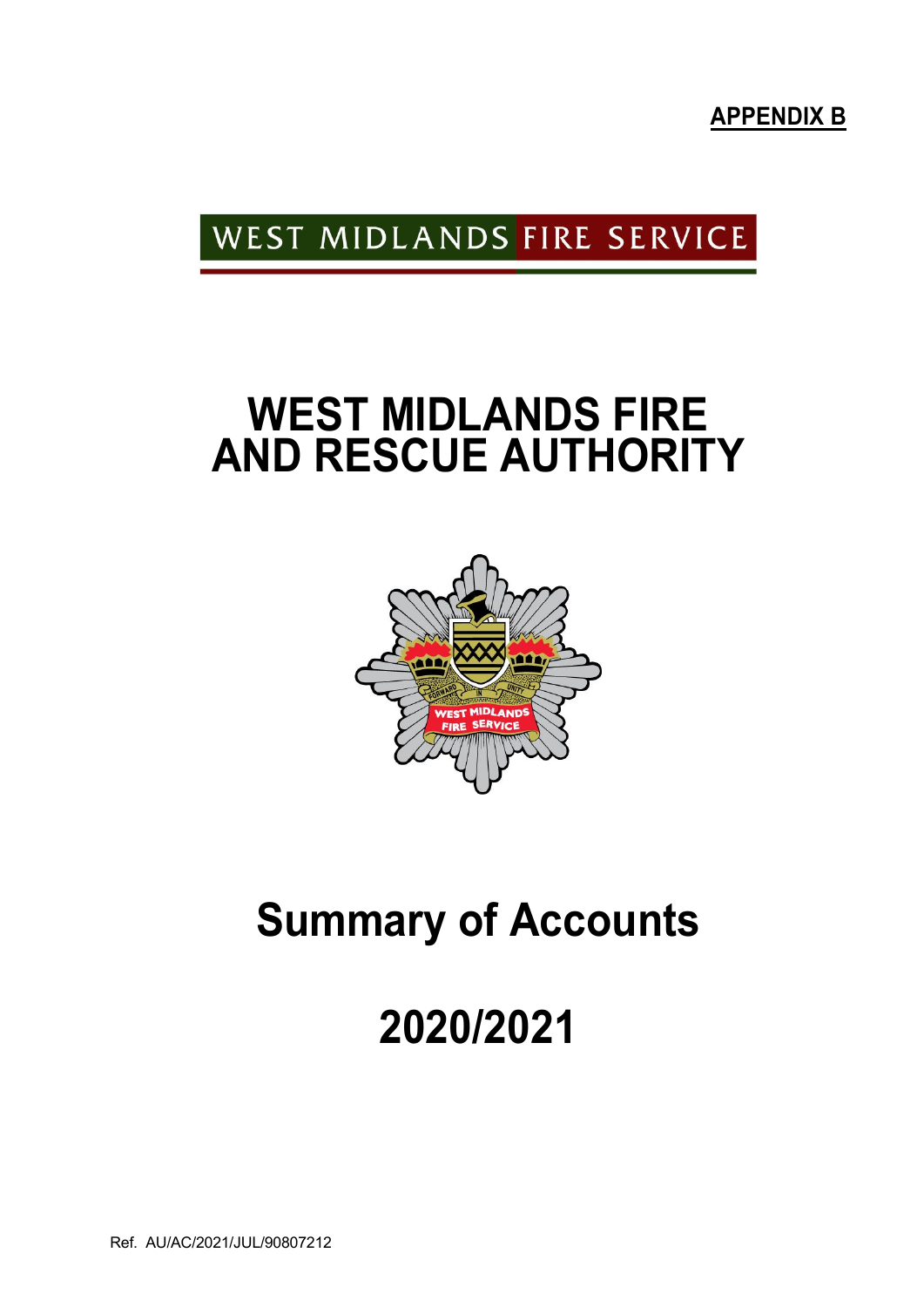#### **WEST MIDLANDS FIRE AND RESCUE AUTHORITY**

#### **STATEMENT OF ACCOUNTS 2020/2021 SUMMARY**

#### **Introduction**

This document is a summary of the Authority's Statement of Accounts for 2020/2021.

The Authority is responsible for the Stewardship of public money and the production of summary accounts allows it to enhance its accountability to the residents of the West Midlands.

The Authority's 2020/2021 Statement of Accounts is prepared in accordance with CIPFA/LASAAC Code of Practice on Local Authority Accounting in the United Kingdom, under International Financial Reporting Standards.

These summary accounts have no legal standing and are not subject to external audit.

#### **How much did the Service cost in 2020/2021**

The majority of the net cost of Fire Service expenditure relates to the cost of services, £118.277m.

The total Provision of Services in 2020/2021 shows a deficit of £55.211m. Within this deficit is total expenditure of the Authority which for 2020/2021 was £170.715m. The type of costs can be broken down as follows:

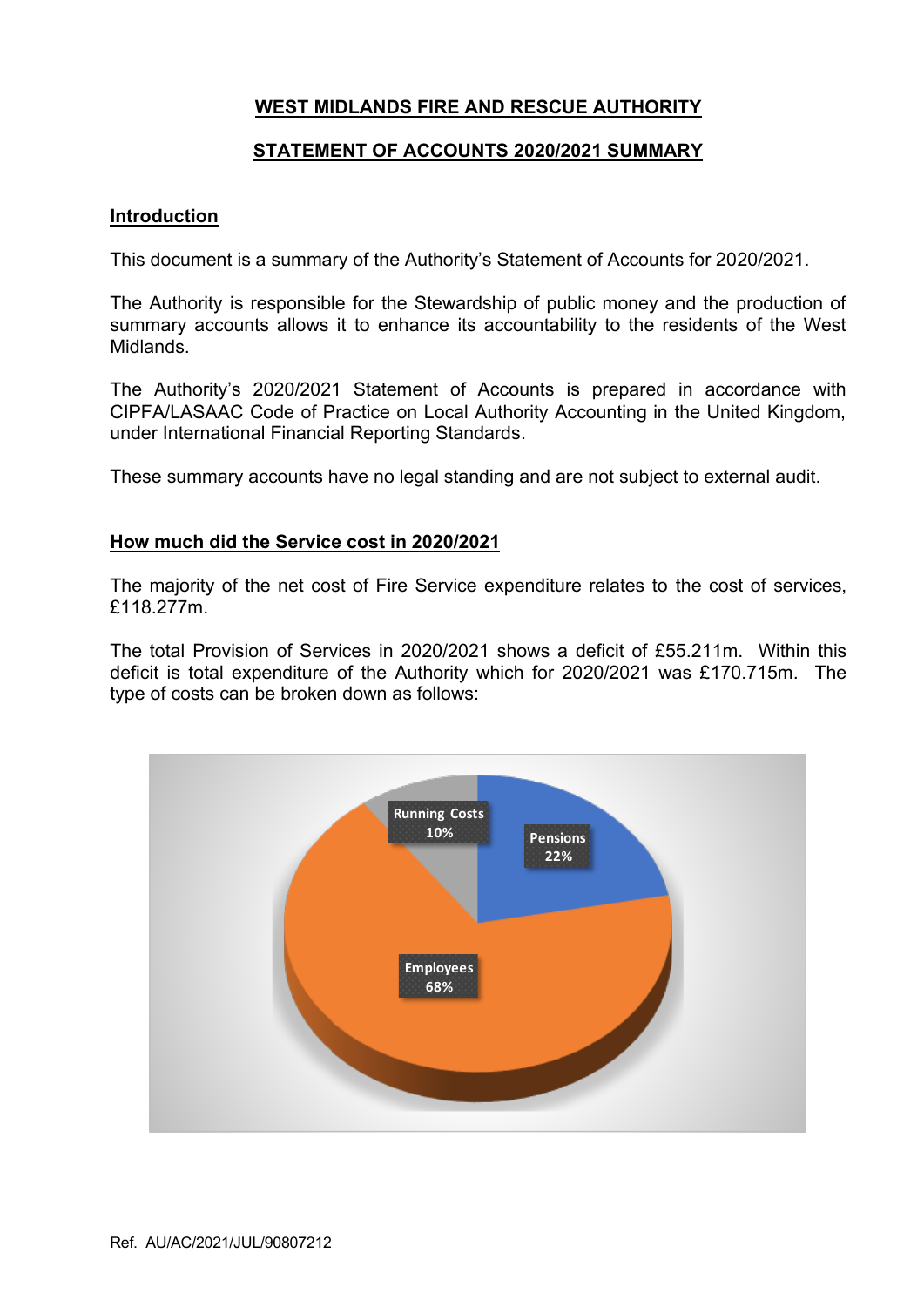#### **How was the Service funded in 2020/2021**

The total income of the Authority in 2020/2021 was £115.504m. The majority of funding came from the government in the form of grant and a share of business rates.

The main sources of funding are shown below.



#### **Balances and Reserves**

The Fire Authority must consider the level of general balances it wishes to maintain before it can decide the level of Council Tax to charge in any year.

In order to set a balanced budget in 2020/2021 the Authority assumed no movement in general balances. The actual level of general balances increased in the year by £0.015m, leaving £5.838m general balances at the end of the financial year. The Authority holds general balances as funding to meet any unforeseen events which it may need to respond to. Interest is earned on any unused balances.

In addition, as part of the closedown of accounts process, consideration needs to be given to the level of earmarked reserves required. These are amounts set aside to meet specific anticipated future demands. The level of earmarked reserves increased by £6.780m, this brought the total level of these reserves to £36.917m. Interest is earned on any balances until expenditure is committed against the demands identified.